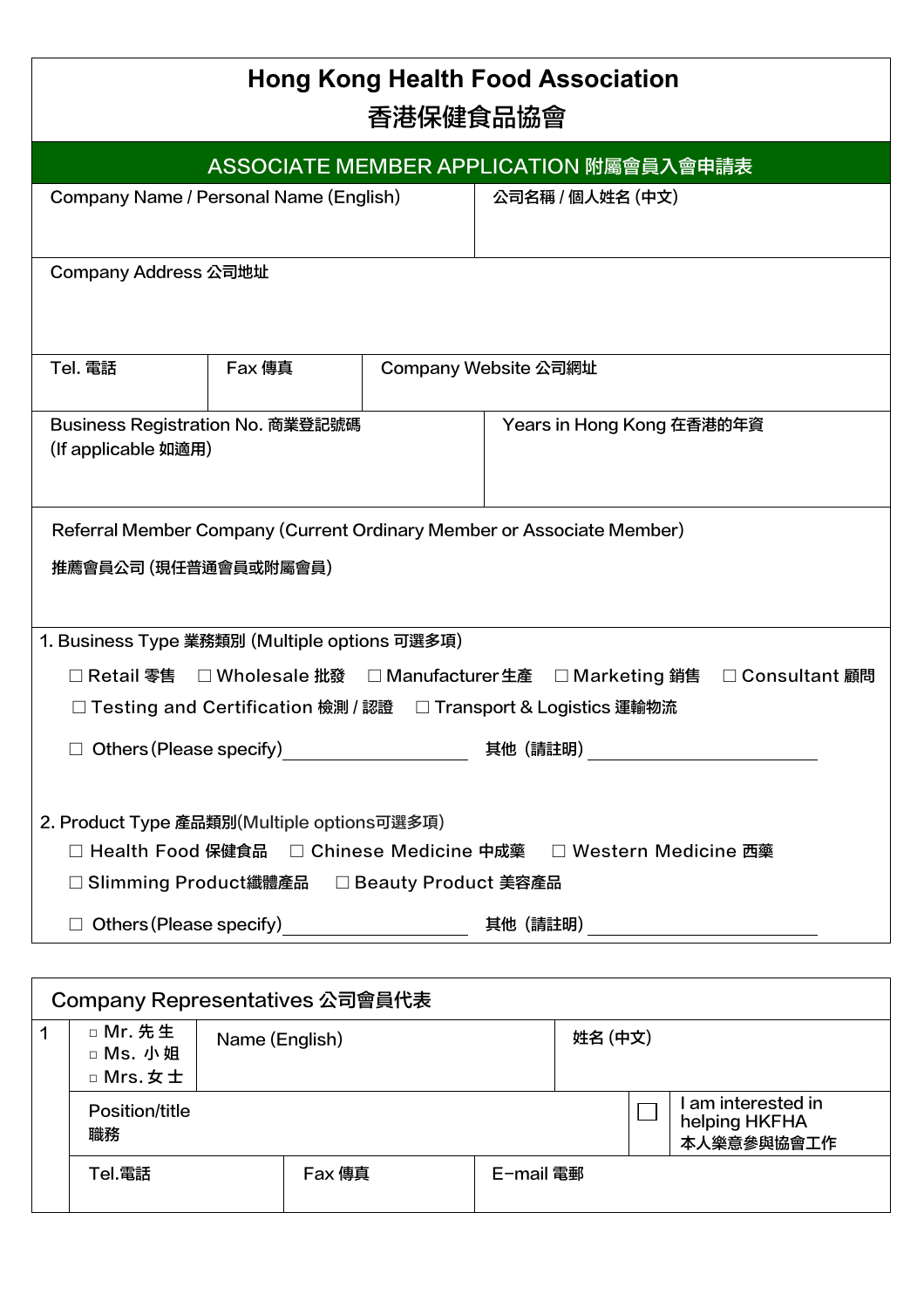| 2 | □ Mr. 先生<br>□ Ms.小姐<br>□ Mrs. 女士 | Name (English) |               |           | 姓名 (中文) |  |                                                 |
|---|----------------------------------|----------------|---------------|-----------|---------|--|-------------------------------------------------|
|   | Position/title<br>職務             |                |               |           |         |  | am interested in<br>helping HKFHA<br>本人樂意參與協會工作 |
|   | Tel.電話                           |                | <b>Fax</b> 傳真 | E-mail 電郵 |         |  |                                                 |
| 3 | □ Mr. 先生<br>□ Ms.小姐<br>□ Mrs. 女士 | Name (English) |               |           | 姓名 (中文) |  |                                                 |
|   | Position/title<br>職務             |                |               |           |         |  | am interested in<br>helping HKFHA<br>本人樂意參與協會工作 |
|   | Tel.電話                           |                | <b>Fax</b> 傳真 | E-mail 電郵 |         |  |                                                 |

| Please issue a crossed check payable to: "The Hong Kong Health Food Association Limited"  |                                                                                    |  |  |  |
|-------------------------------------------------------------------------------------------|------------------------------------------------------------------------------------|--|--|--|
| <b>請寫劃線支票抬頭人:『香港保健食品協會有限公司』</b>                                                           |                                                                                    |  |  |  |
| We hereby enclose:                                                                        |                                                                                    |  |  |  |
| Associate Membership: Membership subscription & Entrance fee (one time only) Total Amount |                                                                                    |  |  |  |
|                                                                                           | 茲附上附屬會員會費 HK\$5,800 / \$4,050* + 入會費 (一次性收費) HK\$1,500 = 總數合共 HK\$7,300 / \$5,550* |  |  |  |
| Check no. 支票號碼                                                                            | Name of Bank 銀行名稱                                                                  |  |  |  |
| * Please delete as appropriate. 請刪去不適用的                                                   |                                                                                    |  |  |  |

\* Please note entrance fee and annual fee are non-refundable. 繳交之入會費及年費不能退款

Declaration: We/ I agree to abide by HKHFA Memorandum & Articles of the Association and permit HKHFA to announce our/ my membership. 聲明: 本公司/機構/本人同意遵守協會章程, 並容許協會公告會籍。

| Applicant signature with company seal 公司代表簽署及蓋章 | Date 日期 |
|-------------------------------------------------|---------|
|-------------------------------------------------|---------|

Referral member signature with company seal 推薦會員公司簽署及蓋章 Date 日期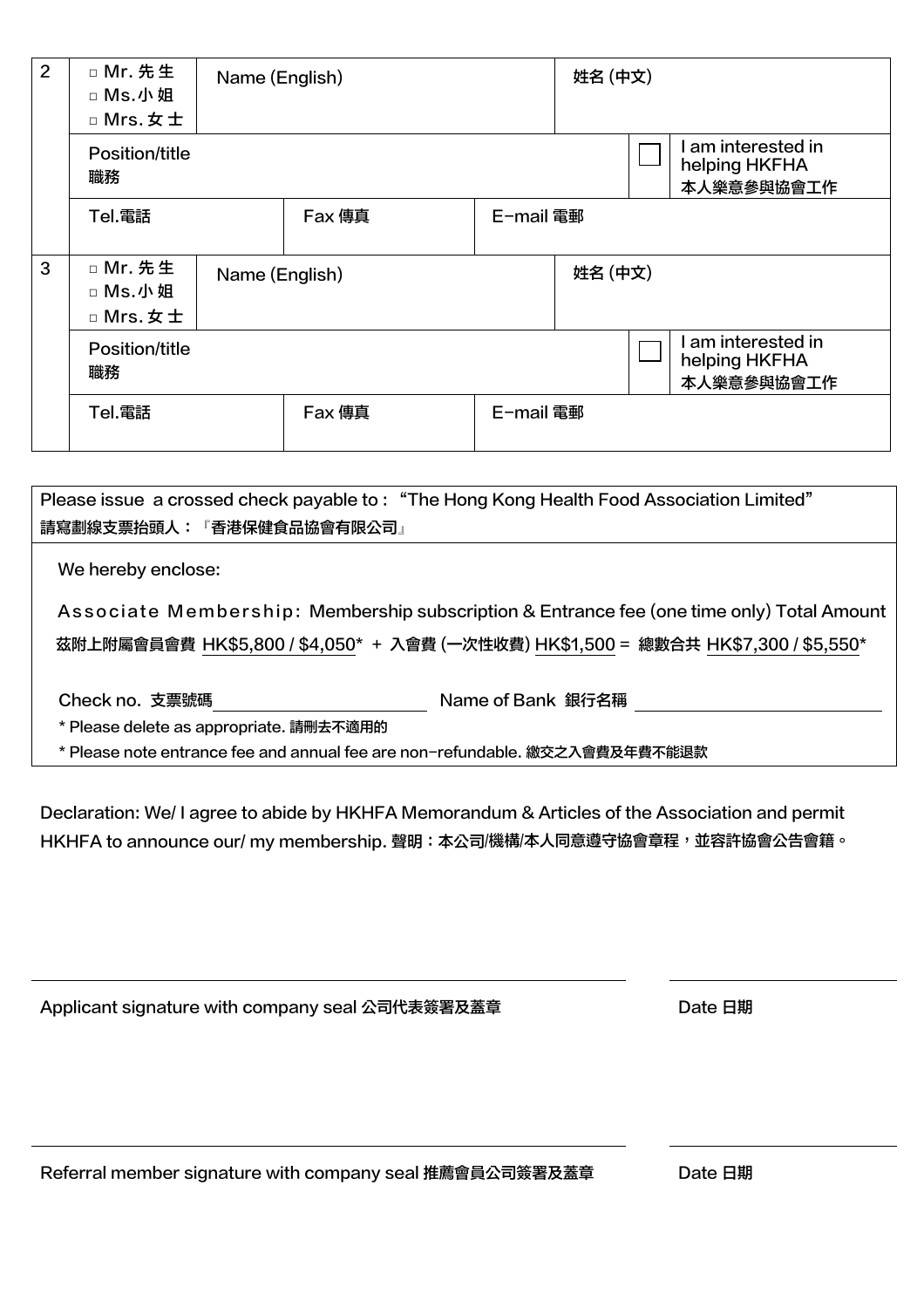## Qualifications of Associate Member Applicant Qualifications 附屬會員申請資格:

- Individuals, companies or organizations, who are dealing in health food products or services outside the Hong Kong, are eligible to apply for Associate Membership. 凡在香港以外從事與保健康食品或服務之個人、公司、機構等均可申請為附屬會員。
- Individuals, companies or organizations, who are dealing in related health products or services, are eligible to apply for Associate Membership. 凡從事與健 康相關連的產品或服務之個人、公司 、機構等均可申請為附屬會員。

Associate Members shall not have voting rights and shall not be eligible for election to become a member of the Council. Benefits of Associate Member are subject to the discretion of the Association.

附屬會員沒有選舉權及被選權。附屬會員可享有的權益香港保健食品協會有絕對決定權。

| Associate Member<br>附屬會員                                                                                                                                                         | Entrance<br><b>Fee</b><br>會員入會費 | Subscription<br><b>Fee</b><br>會員會費 |
|----------------------------------------------------------------------------------------------------------------------------------------------------------------------------------|---------------------------------|------------------------------------|
| Application approval month between April<br>and September 批准入會月份為4月至9月間<br>The annual subscription ends on 31 March of<br>the next calendar year<br>年費由批准入會當月起計算至翌年3月31日         | HK\$1,500<br>港幣1,500元           | HK\$5,800<br>港幣5,800元              |
| Application approval month between October<br>and March 批准入會月份為10月至3月間<br>The annual subscription ends on 31 March of<br>the next/ same calendar year<br>年費由批准入會當月起計算至翌年/同年3月31日 | HK\$1,500<br>港幣1,500元           | HK\$4,050<br>港幣4,050元              |

## Associate Member Subscription Fee 附屬會員會費:

Documents to be sent with the application 遞申請表時需附交文件:

- **1.** A photocopy of the business registration 商業登記證副本
- **2.** Business card of the company representatives 公司代表的個人名片

Application Evaluation: The application may take up to 4 weeks to process. Acceptance of new members shall be at

the sole discretion of the Association.

審核申請 : 本會有最終權力決定接受或拒絕新會員的申請會藉,審核需時約四星期。